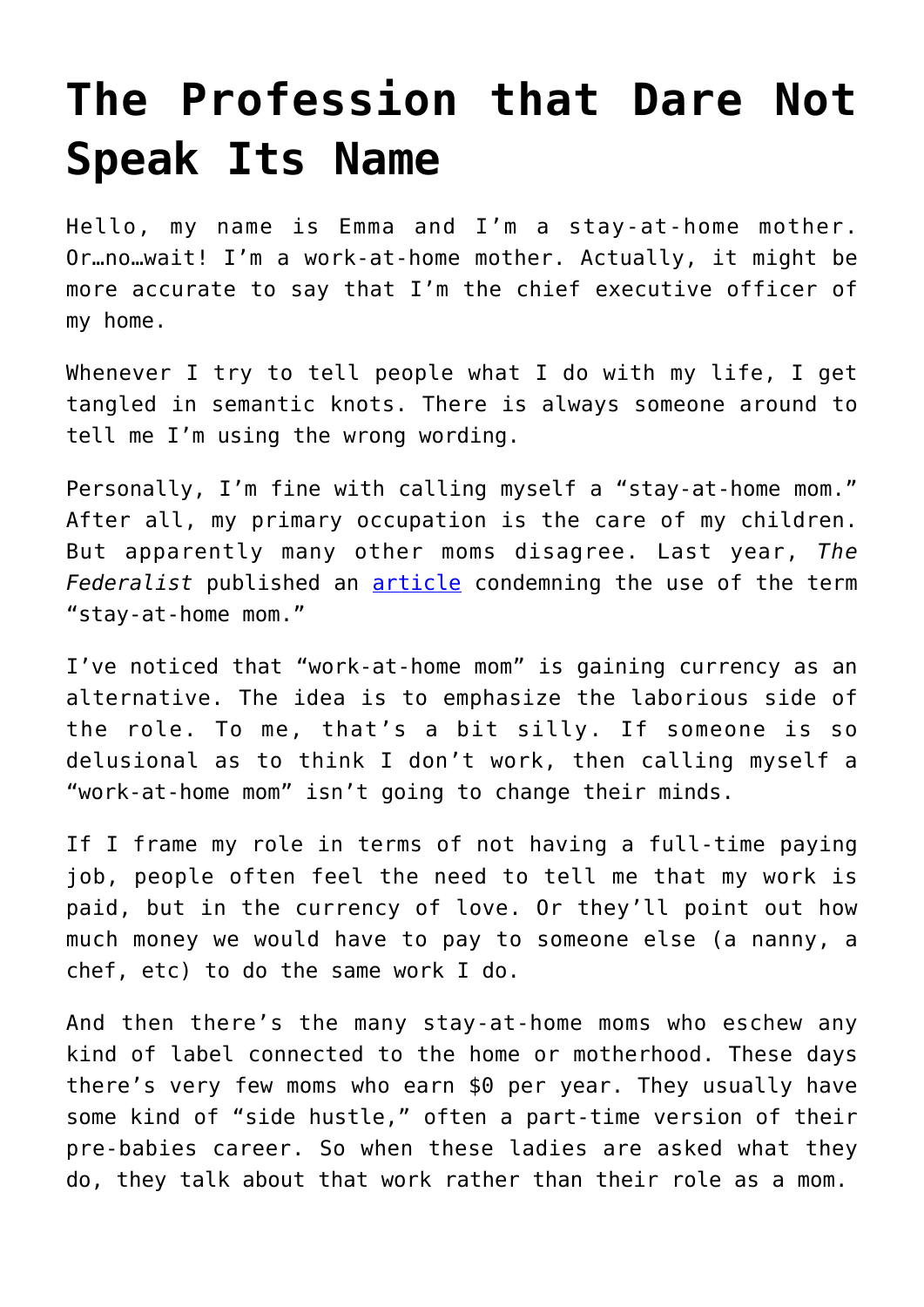Just a few days ago, I met a fellow mother and told her straight up that I am a "stay-at-home mom." She, on the other hand, identified her job as her part-time work from home. Interestingly, subsequent conversation revealed we do similar amounts of paid work (and I mean work that's paid in US dollars, not "the currency of love.")

Why is it so difficult to agree on a name for the category of women who devote the bulk of their time to the care of their children? We all know some stay-at-home moms. We've read about them in books. Thus, we all have a basic notion of what the role entails. It shouldn't be that complicated to call it something.

There are probably many reasons. But at the very least it indicates that being a stay-at-home mom is frowned upon by popular culture.

According to a [Pew Research Study](http://www.pewresearch.org/fact-tank/2014/04/08/7-key-findings-about-stay-at-home-moms/), roughly 30 percent of mothers stay-at-home. That's a lot. However, our popular culture denigrates their work at every opportunity. Think back on the media you've consumed recently. Is there a movie, TV show, or book from the last several decades that depicts a stay-at-home mother who is happy and contented? If you can think of an example, please leave a comment. I'd love to hear about it.

Popular culture is relentlessly negative about stay-at-home mothers. It crops up everywhere. I recently picked up a *New York Times* bestselling spy novel from 2012 called [The Expats.](https://www.amazon.com/Expats-Novel-Chris-Pavone/dp/0451498941) The heroine, Kate, is a former CIA assassin turned stay-athome mother. The author never misses a chance to emphasize how boring and full of drudgery Kate's new role is. Take this gem: "Kate was increasingly convinced that she was never going to be a happy stay-at-home mom. If there was such a thing." And this is from a book that's mainly about espionage.

Is it any wonder some stay-at-home moms prefer not to be